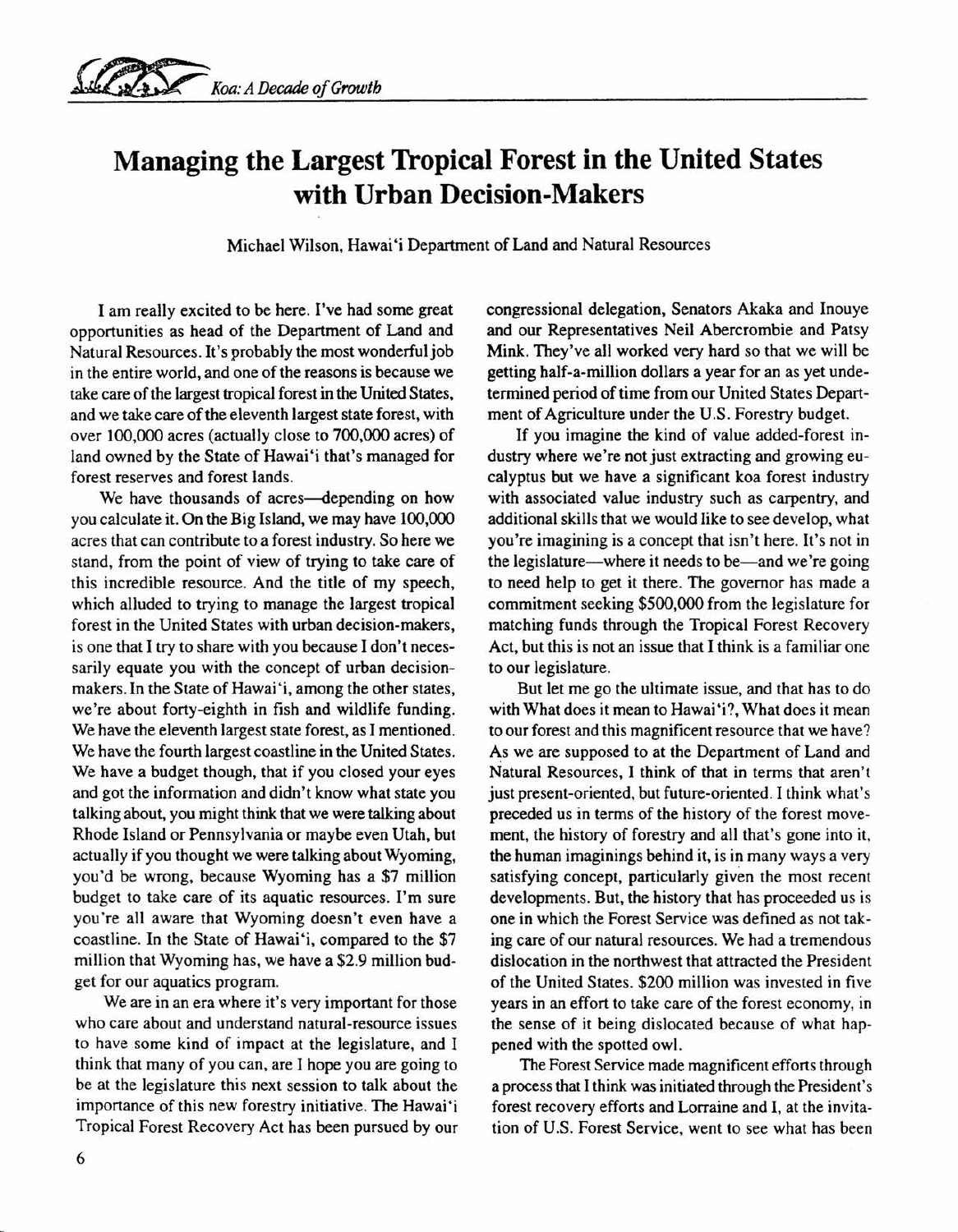the result of decades, you might even say ever since the time that the country has been settled, what has been the result of the forestry movement in the United States, and that is a recognition that we don't want to just invite big industries in to extract the forest without paying attention to the community. We don't want to ignore local talent, we don't want to ignore indigenous people, and, hopefully, we want to recognize the concept of sustainability, which is the ultimate management scheme for our department and hopefully the management scheme for the world, so that we don't continue an era of depletion without thinking of sustaining the resources.

After we went to the Forestry Initiative, we decided we wanted to make sure that Hawai'i takes the benefit of all those years and almost a century of learning about what happened when we cut down most of the forests in the United States and entered into an era of extraction that ultimately resulted in a revolt in the Pacific Northwest and economic dislocation of enormous magnitude that got the personal attention of the President of the United States. I guess we don't have to go through all that economic dislocation here, and hopefully we can move forward well to do something about it.

In that regard, just to get an idea of where we are in our view in terms of Hawai'i's history, let me speak a bit about Hawai'i as it exists today.

If we look at Hawai'i from space, it's the most remote land mass on earth. It, as I mentioned to you, has a wonderful resource, and that resource in terms of forest is the eleventh-largest state forest in the U.S. A lot of people forget that this island chain has that magnificent resource. For us to take care of it, we do need to recognize that we are the most remote land mass on earth. We can't borrow resources from other parts of the country like many other states can, and we truly should think of ourselves as a community here to take care of this miracle that's probably one of the best resources on earth.

We have a provision of the state constitution that pertains to our Department of Land and Natural Resources, and it's got some wonderful concepts in it. It is Article II, Section I, and it says, "For the benefit of present and future generations, the State and its political subdivisions shall conserve and protect Hawai'i's natural beauty." It's an interesting concept for a constitution, and it's not in many constitutions around the country, this idea that you elevate to the most important, powerful, legal level the concept of natural beauty. So, for present and future generations, we're supposed to conserve and protect, not just natural beauty, but the natural resources including land, water, air, minerals, and energy sources, and we shall promote the development and utilization of these resources in a manner consistent with their conservation.

Well, now we are hopefully at the point in Hawai 'i's history where we can give some meaning to that, instead of just moving headlong into exploitation and extraction. Our department is not the Department of Business and Economic Development, our department is here to protect and conserve these resources and, more appropriately, develop them. So an industry-even one that has the word forestry attached to it-that's not focused on conservation to a certain extent is not one that we can support. In furtherance of the self-sufficiency of the state, this is where we adopt the concept of sustainability as our management philosophy, that says all public natural resources are held in trust by the state for the benefit of the people. The public natural resources, the state lands, including forests and pasture lands, are to be managed for the benefit of all the people. Not just for the benefit of the individual leasees who take over the land.

Many of you have been helpful in prodding us to pay attention to pasture leases, and now we are in the process of divising those areas that we want to return to forests, with the help of you folks and also the governor. Hopefully, we'll be able to move culturally to a point where harvesting koa is not considered to be an intrusion on the culture and in fact can contribute to the culture and contribute to a stable economy in a sustainable forestry effort.

"Hawai 'i: Earth's Best." We remind ourselves at the Department of Land and Natural Resources that we take care of the best resources on earth; that's our job. Unfortunately, if you're forty-eighth in the United States in fish and wildlife funding, given the size of our resource, it doesn't reflect that our urban decision-makers in the legislature are acquainted with what the size of our resource is and the challenges we face, because we don't have a program in the Department of Land and Natural Resources that is "Earth's Best."

This is an exciting symposium for us because people are being brought together. I know I'm speaking to the converted, that are willing to go to the legislature and say, "You know, Hawai'i does have a meaningful forestry industry; we can make it even better, and we can make it one of the models for the country in terms of